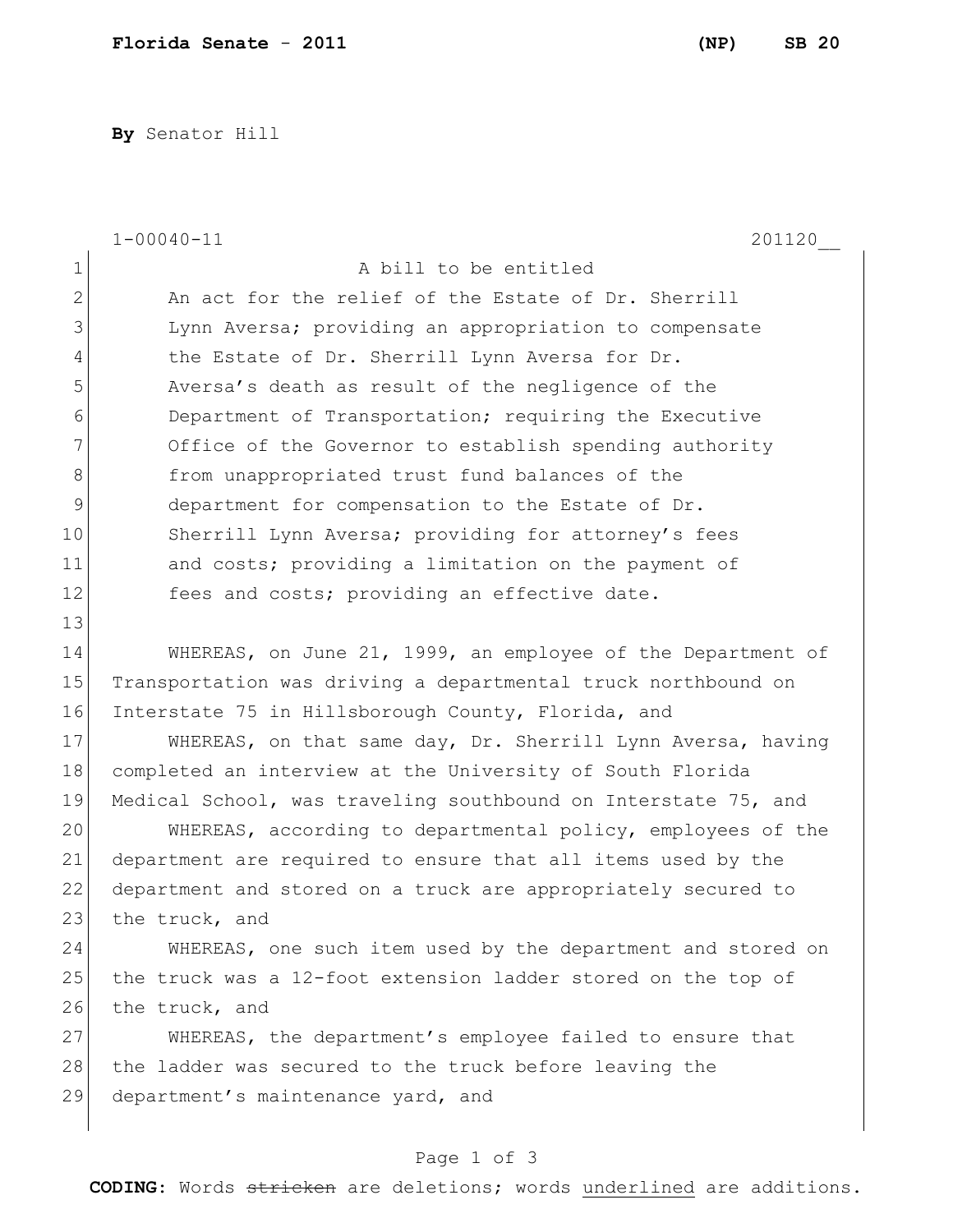|    | $1 - 00040 - 11$<br>201120                                       |
|----|------------------------------------------------------------------|
| 30 | WHEREAS, thereafter, while the employee traveled northbound      |
| 31 | on Interstate 75, the extension ladder flew from the roof of the |
| 32 | truck into the northbound traffic following the department's     |
| 33 | truck, and                                                       |
| 34 | WHEREAS, the driver of the vehicle traveling behind the          |
| 35 | department's truck swerved to avoid hitting the extension        |
| 36 | ladder, which was ejected directly at the driver in her lane of  |
| 37 | traffic, and                                                     |
| 38 | WHEREAS, as a result of the swerving movements, the driver       |
| 39 | of the vehicle behind the department's truck lost control of her |
| 40 | vehicle, veered to the left, crossed the Interstate 75 median,   |
| 41 | and struck Dr. Aversa's vehicle, killing Dr. Aversa instantly,   |
| 42 | and                                                              |
| 43 | WHEREAS, as a result of these events, the Estate of Dr.          |
| 44 | Aversa brought suit against the Department of Transportation for |
| 45 | the negligence causing the death of Dr. Aversa, and              |
| 46 | WHEREAS, after 3 years of litigation, the department             |
| 47 | admitted liability for the accident and agreed to settle the     |
| 48 | case, and                                                        |
| 49 | WHEREAS, the parties agreed to a consent judgment solely         |
| 50 | against the department, with no finding of comparative           |
| 51 | negligence against any other party, in the amount of \$797,500,  |
| 52 | and                                                              |
| 53 | WHEREAS, the Department of Transportation has paid \$100,000     |
| 54 | to the Estate of Dr. Sherrill Lynn Aversa under the statutory    |
| 55 | limits of liability set forth in s. 768.28, Florida Statutes,    |
| 56 | NOW, THEREFORE,                                                  |
| 57 |                                                                  |
| 58 | Be It Enacted by the Leqislature of the State of Florida:        |

## Page 2 of 3

**CODING**: Words stricken are deletions; words underlined are additions.